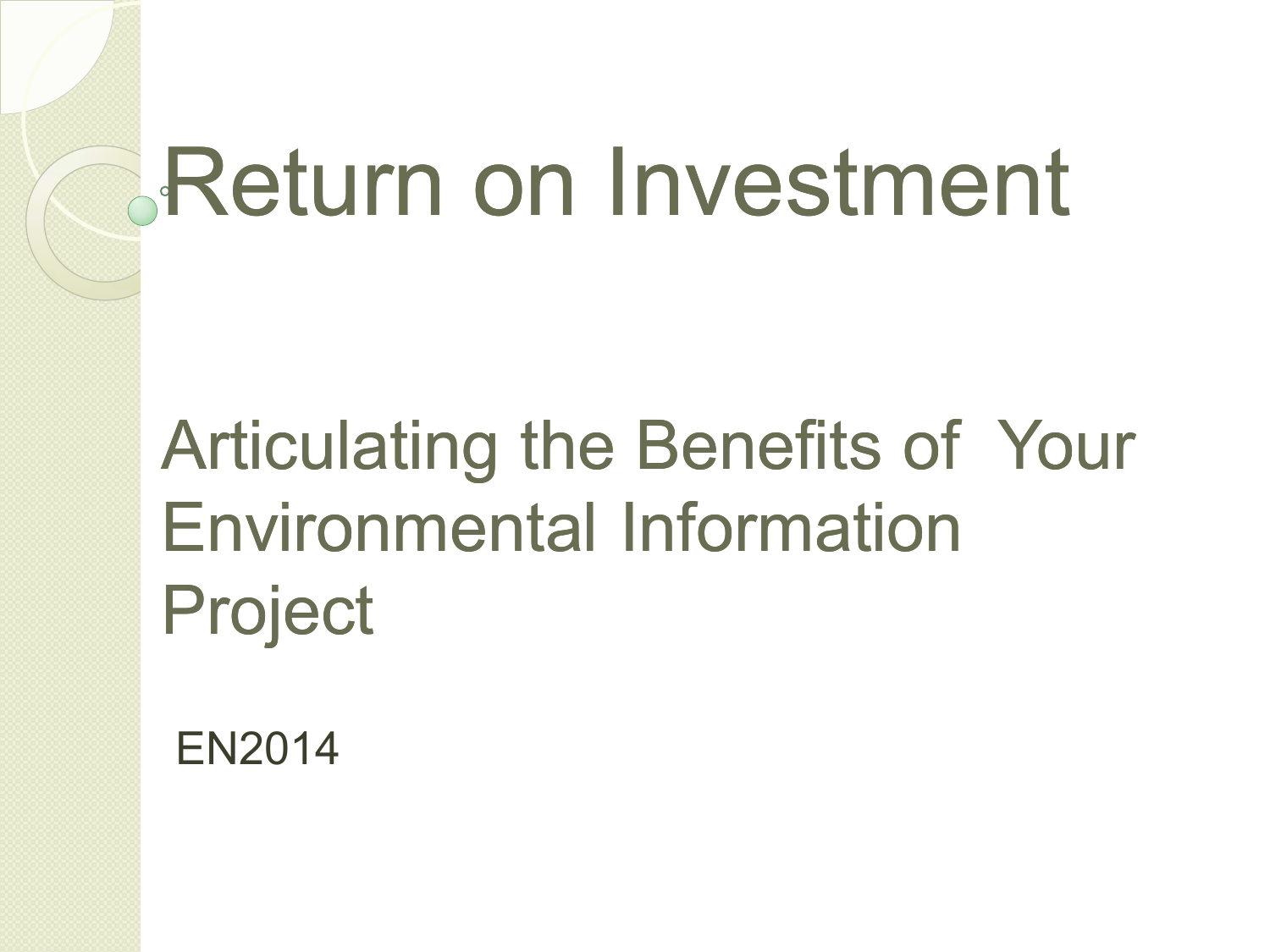

## **Background**

- EIPAS Energy and Environment Information and Public Access System
- 5 year, \$40M+ project
- Transform more than 100 applications across 7 energy and environmental agencies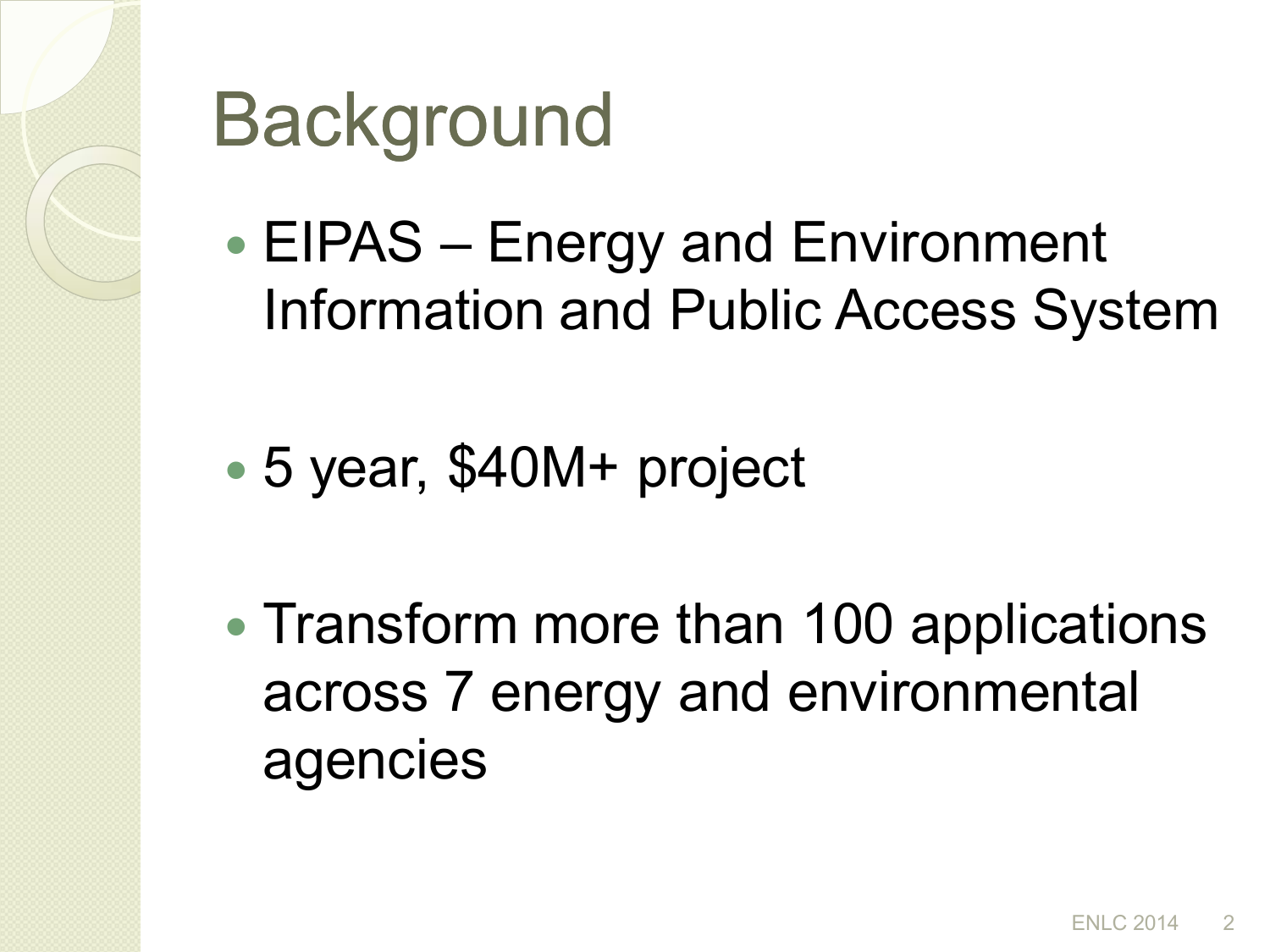# IT Project Funding

- Massachusetts funds large IT projects through a central IT organization using capital dollars.
- Projects compete for \$\$ based on a variety of factors: agency readiness, need, public benefit, etc.
- Return on Investment (ROI) evaluation now a requirement for all IT capital funded projects.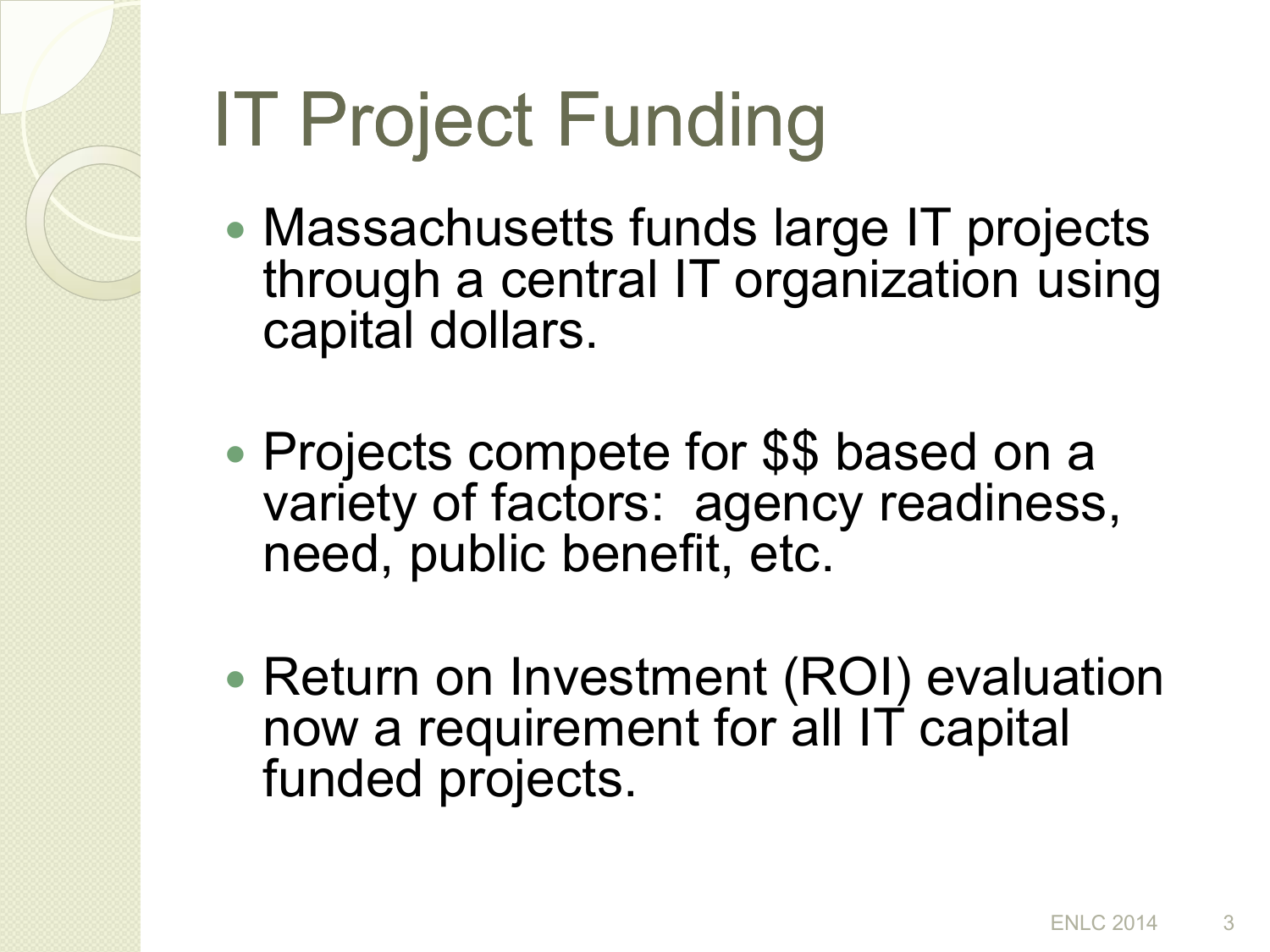### Return on Investment

Components of Return on Investment (ROI):

◦ Identify, quantify and prioritize benefits

- Identify and quantify project costs
	- One time
	- Recurring
- Likelihood of Success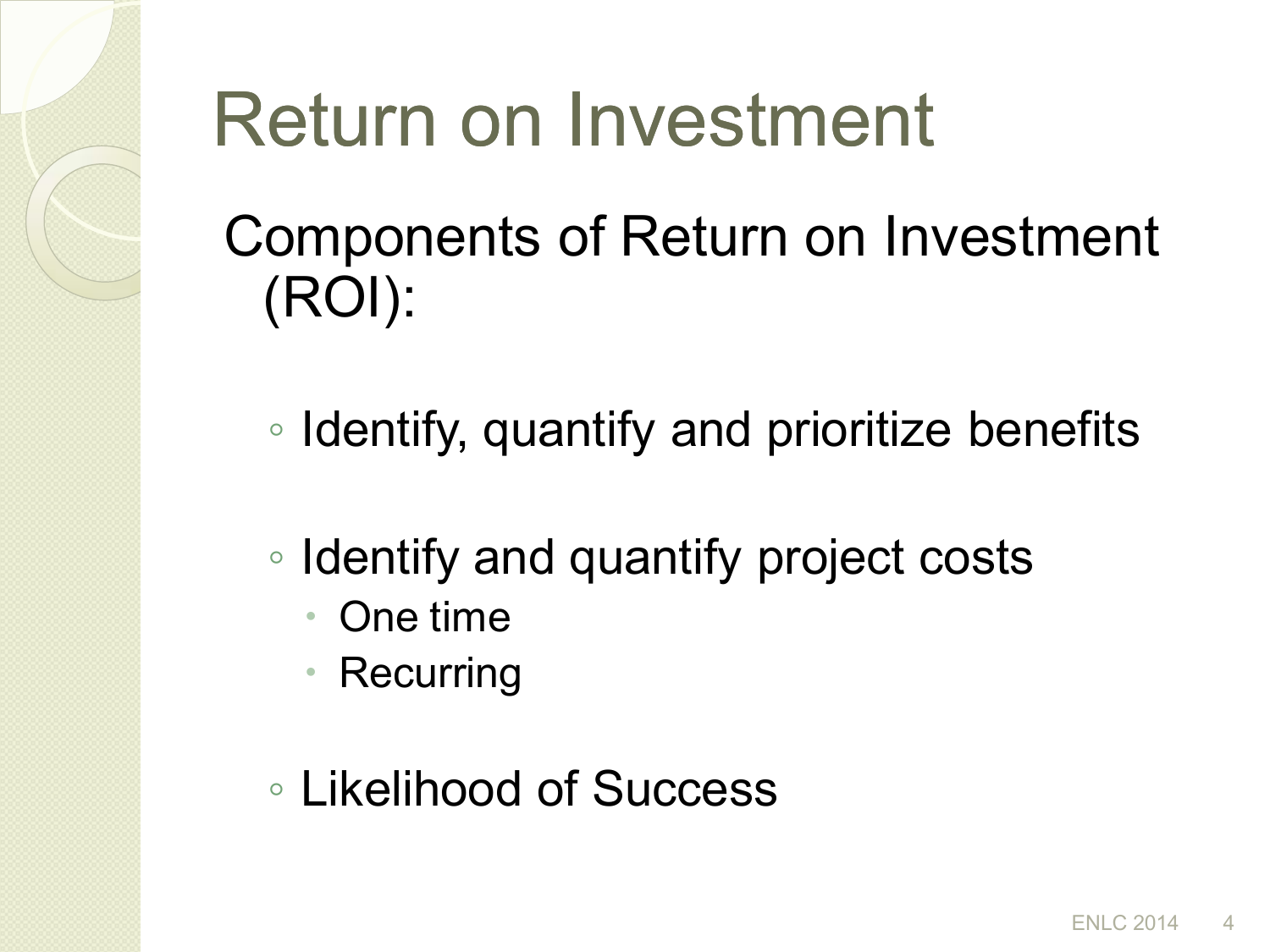

### The Challenge

 *How to identify, quantify and prioritize benefits in a meaningful, reproducible and defensible way?*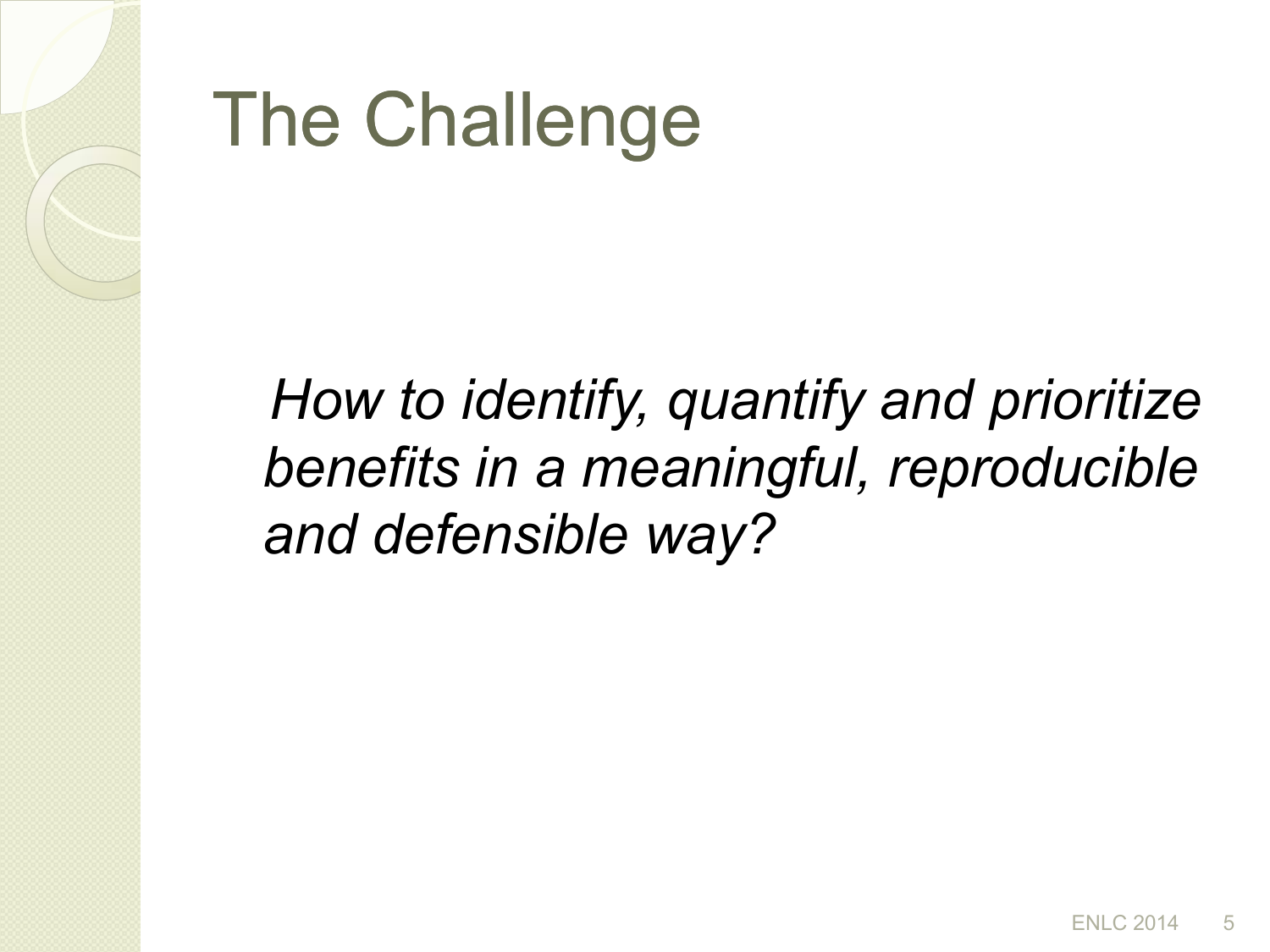

### **Benefits**

- Direct Financial
	- Increased revenue for Commonwealth
- Indirect Financial
	- Efficiencies for Commonwealth, Regulated Entities and Constituents
- Non-financial
	- Environmental benefits (cleaner water/air, etc.)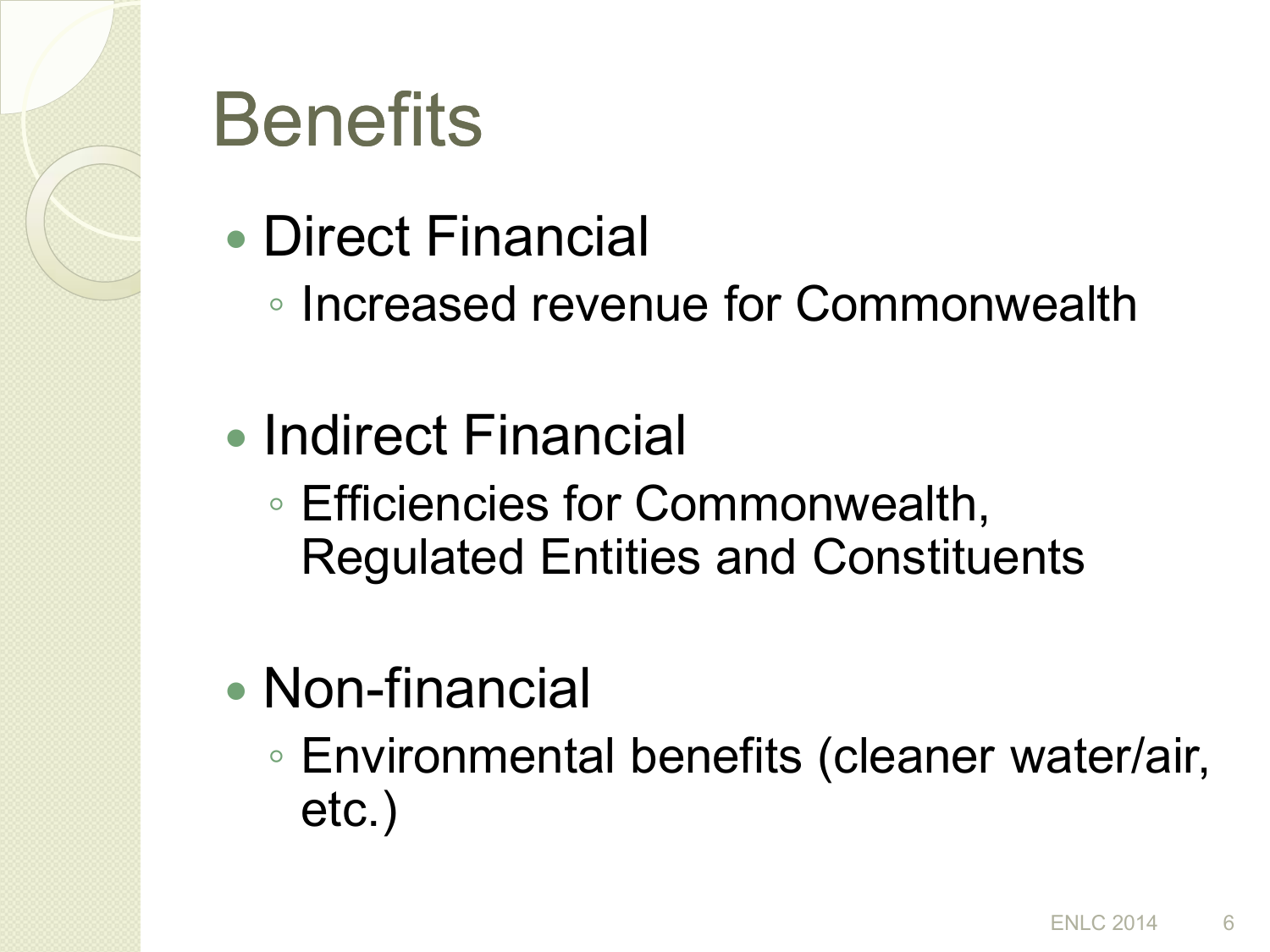### Benefit Mapping

### ILLUSTRATIVE



### **Implications**

• The EIPAS project team must consciously weigh the trade-offs between developing capabilities that most directly drive EIPAS benefits, and capabilities that represent lower technical complexity

In order to delay the development of the highest value capabilities, there should be a compelling reason for prioritizing other capabilities (e.g., provides quick win and training opportunity, fits key strategic priority)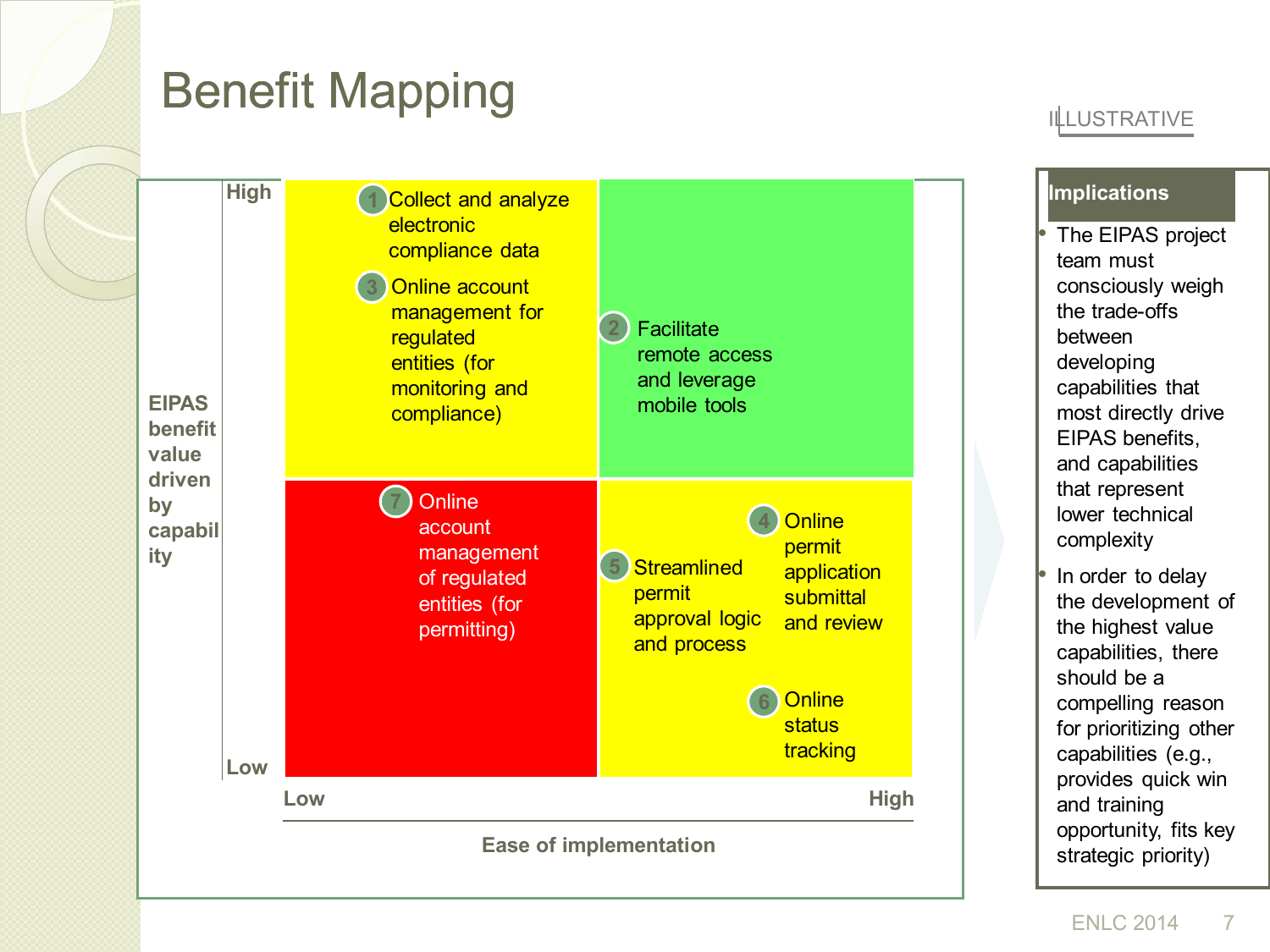# Prioritized Benefits

- Improved ability to prevent environmental damage via more intelligent inspection practices and enhanced ability to leverage data
- Streamlined compliance efforts for regulated entities (e.g., online data submission, online compliance guides)
- Quicker speed to market for constituents given streamlined permit application process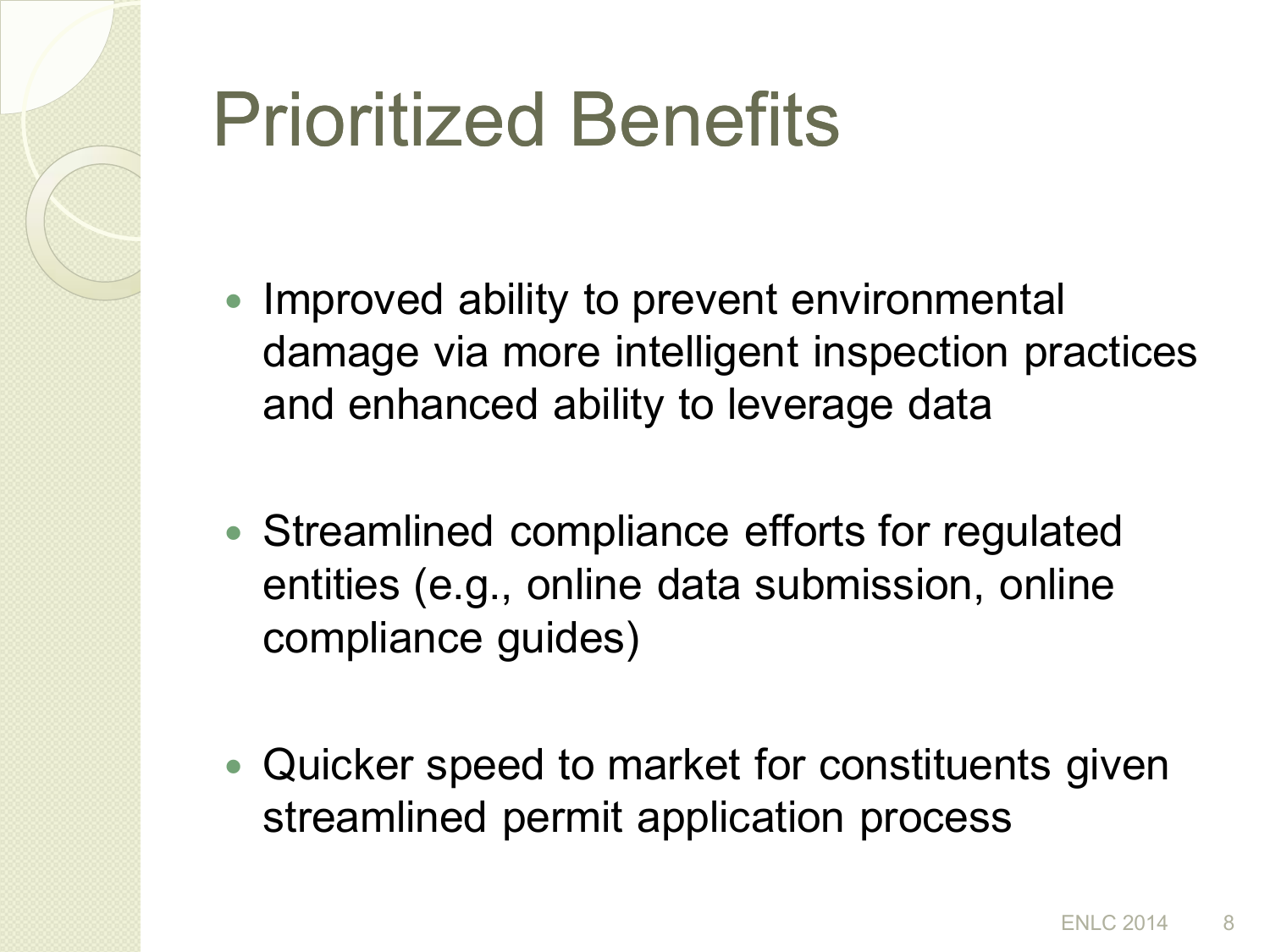## Prioritized Benefits (con't)

- Reduced administrative costs for Commonwealth (e.g., data entry, public records requests, paper file reviews)
- Improved collection of compliance and penalty fees
- Lower cost of monitoring & compliance via more targeted site visits, remote sensing, GPS and GIS mapping, mobile tools
- Reduced constituent costs for administrative visits and file reviews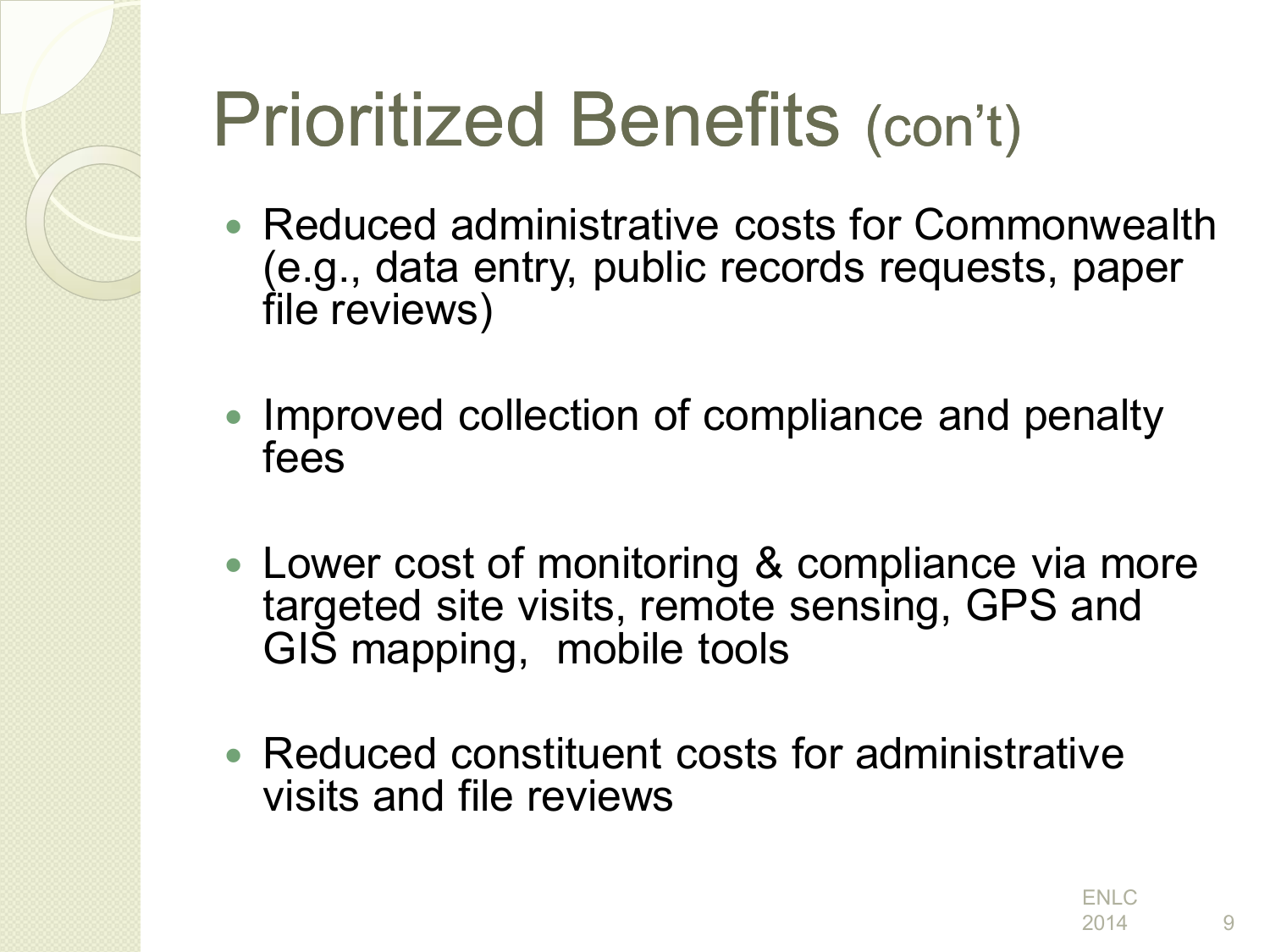### ROI Evaluation

 **EIPAS represents significant value for the Commonwealth, generating ~\$17-24M in adjusted annual benefits across all energy and environmental agencies and a broad range of constituents**